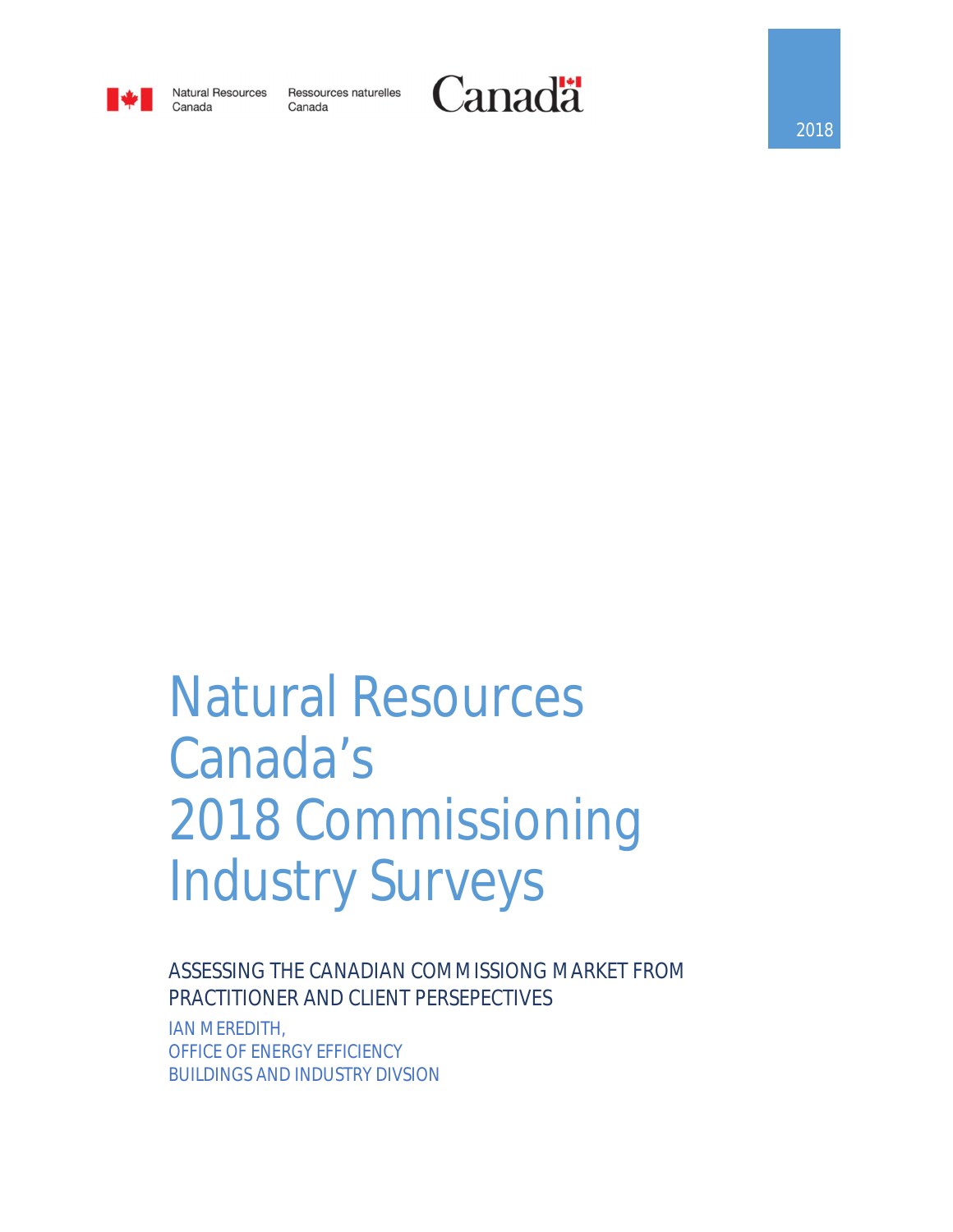# Contents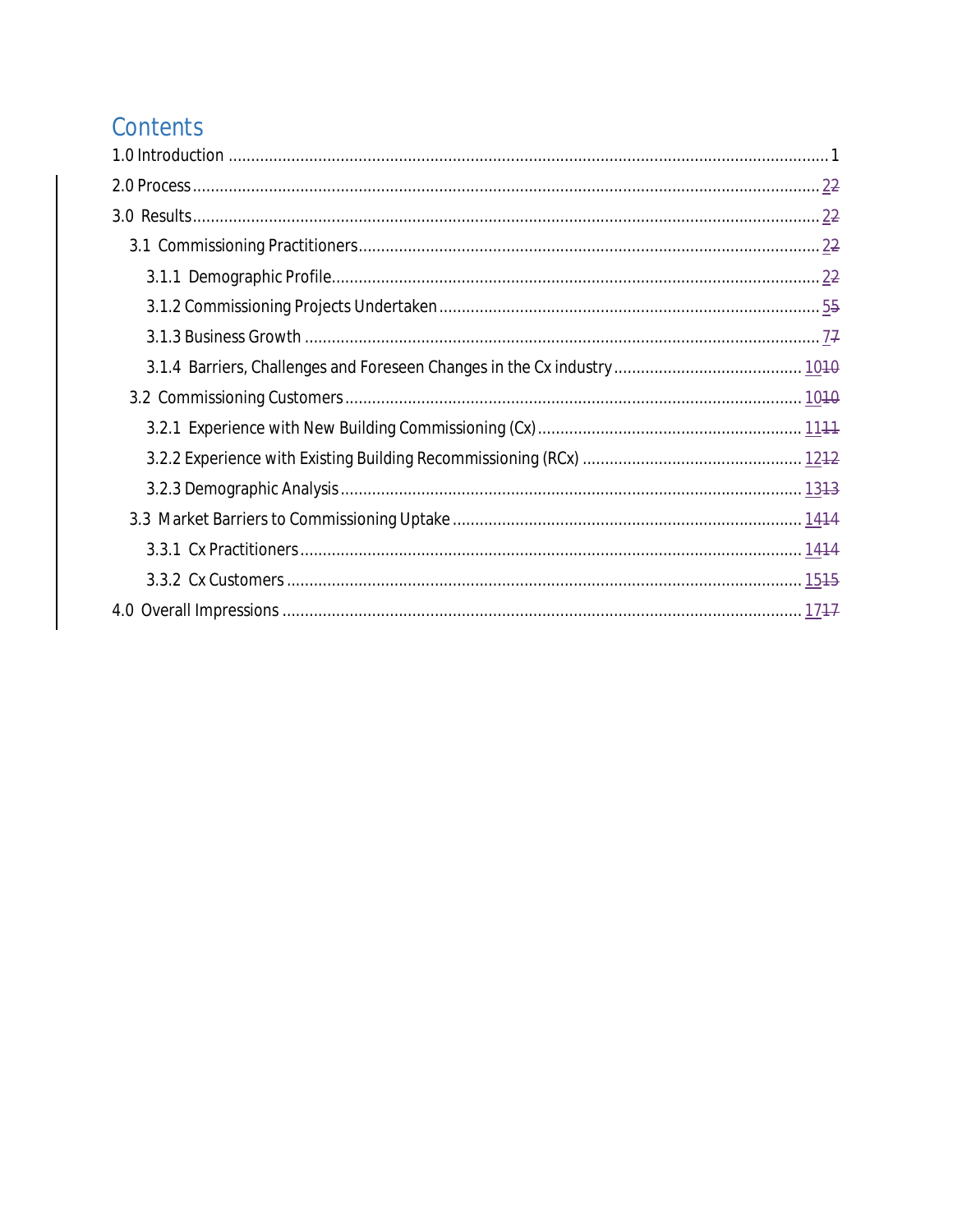# 1.0 Introduction

Commissioning (Cx) is a proven quality control and optimization strategy for ensuring effective building performance. In the case of new buildings, this means ensuring that the building actually performs in accordance with its design-intent, while the aim of existing buildings commissioning (EBCx) is to restore building performance to an ideal state. Effectively performed Cx imparts several benefits to buildings such as increased occupant comfort, reduced maintenance costs, enhanced value, but Natural Resources Canada (NRCan)'s principal interest in Cx is that optimal performance also translates into a more energy-efficient building. Therefore, NRCan promotes the practice of commissioning in the Canadian commercial and institutional building sector.

Recognition of commissioning's value and importance (at least in existing buildings) is also reflected in 2017's *Canadian BuildSmart Strategy*, which recommends that the federal and provincial governments collaborate on the "…*development of a recommissioning framework to optimize existing buildings*". Understanding of the current state of the Cx profession and market penetration of this service is an obvious prerequisite to creating such a framework. NRCan thus conducted a pair of interrelated Cx market surveys in the spring of 2018, to assess the current uptake of Cx services across the sector. The intention of these surveys was to inform and enhance the relevancy of the development of government programs that could potentially stimulate Cx uptake in Canada, while at the same time create a baseline to assess programming efficacy. One survey targeted Cx practitioners, the supply side of this market, while the other addressed current or potential Cx customers, the demand side.

The Cx practitioner survey was conducted in collaboration with the Western and Eastern Canadian Chapters of the Building Commissioning Association (BCA). This survey assessed the size, staff demographics and business activities of participating firms, while also seeking opinions on Cx business issues, barriers and future prospects.

The Cx customer survey was conducted in collaboration with the Building Owners and Managers Association of Canada (BOMA Canada). In this case, respondents were asked to comment on their experience and satisfaction with respect to commissioning undertaken in new and/or existing building projects as well as some demographic information to assist with analysis.

The following sections elaborate on the survey methodology and present a detailed analysis of the responses to each survey. It should be noted that neither survey could be considered formal "public opinion research" nor a rigorous statistical survey. Rather, these surveys served as a preliminary attempt to solicit and compare market data and perspectives from the respective target groups. The voluntary response to the survey reflects only data that respondents were willing to disclose. Nonetheless, the survey results have enhanced NRCan's understanding of the current state of the Cx profession in Canada.

NRCan wishes to acknowledge the kind assistance of Western and Eastern Canadian Chapters of the Building Commissioning Association and Building Owners and Managers Association of Canada in the creation and dissemination of these surveys.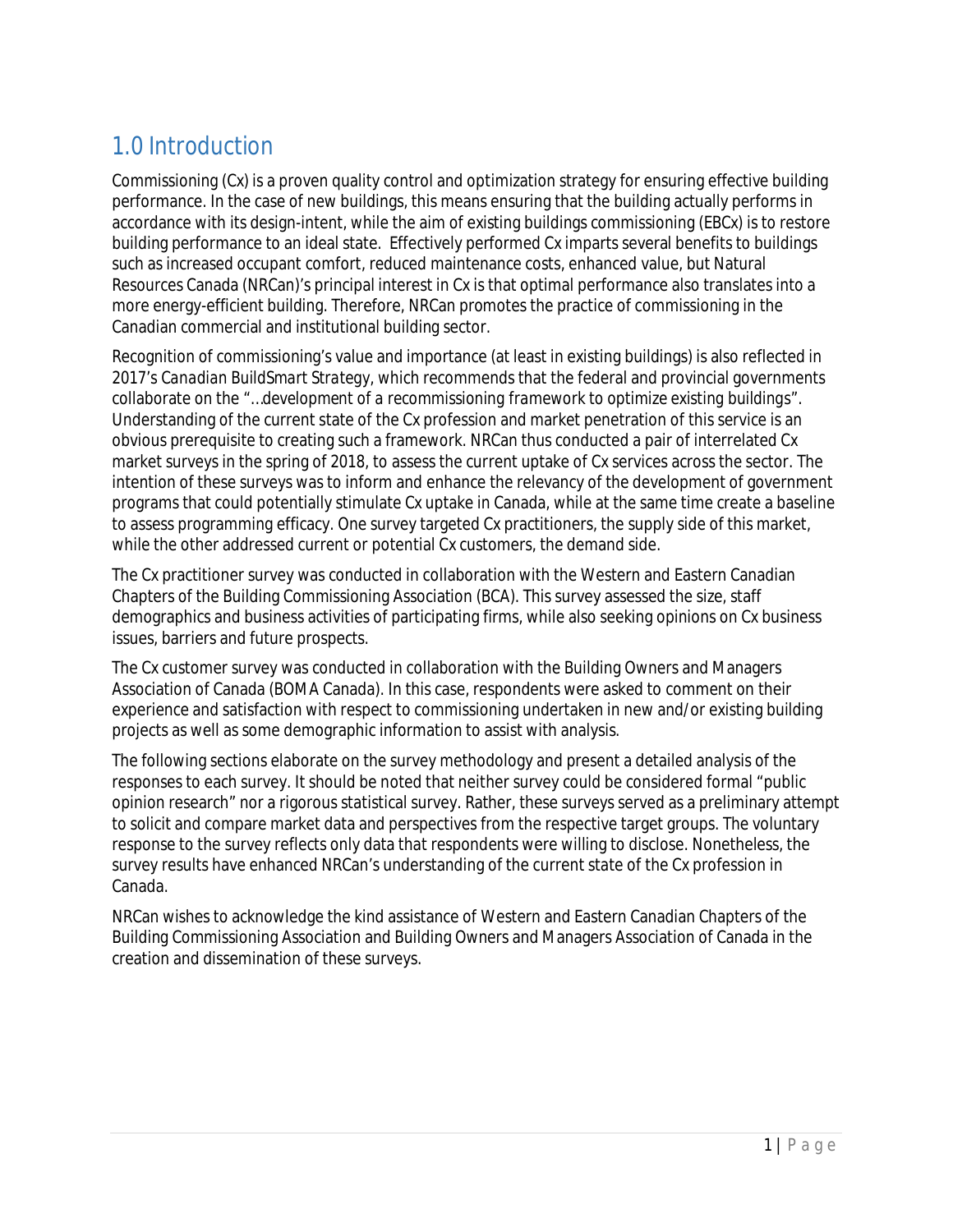## 2.0 Process

Both surveys were conducted as collaborative projects with the respective industry associations: Canadian BCA Chapters for the Cx practitioner survey; and, BOMA Canada for the customer survey, who both provided input into the questionnaires. NRCan hosted both surveys on-air using the "Survey Monkey" online tool. The associations sent out invitations to their respective memberships and, in BCA's case, also to non-member Cx firms.

The Cx practitioner survey lasted from May 10, 2018 until June 1; invitations were sent out to approximately 150 Cx professionals (fairly evenly split between the two Chapters). The Cx customer survey period was from May 24 to June 18, 2018, with invitations sent out to approximately 3,000 individual BOMA members encompassing building owners, managers & operators, and others.

NRCan conducted the response analysis on both surveys with the following results:

## 3.0 Results

## 3.1 Commissioning Practitioners

### 3.1.1 Demographic Profile

There were 59 usable responses (~40% response rate) to the survey, although not all respondents answered all questions. The survey began with demographic questions on the type of commissioning firm, location of head office, and types of commissioning (building types, systems commissioned etc.).

What type of organization do you currently work in?

- An independent firm specializing in Cx
- Cx/EBCx division within a larger firm
- A testing or balancing firm that also undertakes full building Cx services
- Other

In which city and province / territory is your office located?

• Is this your head or branch office?

How many Cx practitioners does your organization currently have?

- How many Senior Cx Authorities/project leaders do you currently have?
- How many Junior/Cx technicians do you employ directly?
- What percentage of your workforce identifies as female?
- How would you describe the age balance at your firm?
- How much of your Cx/EBCx work do you subcontract out?

Most respondents (53%) reported being an independent firm specializing in Cx (Figure 1). The next largest group (27%) were Cx or EBCx divisions within a larger consulting firm. 12% reported being primarily testing and balancing (TAB) firms who also undertook Cx. A scattering of other firms also responded, including property management firms and general contractors (doing their own Cx), design firms, etc.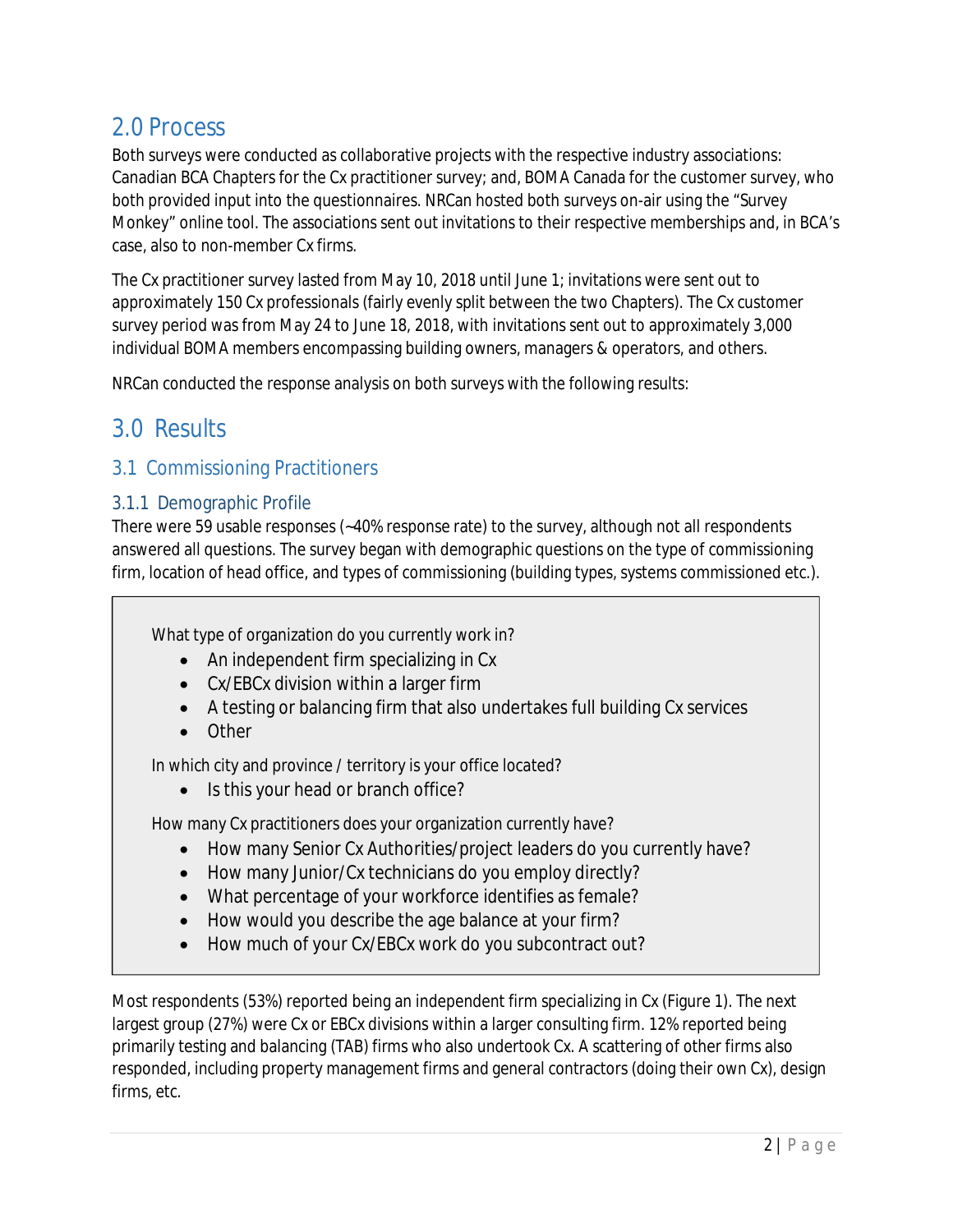

The self-reporting national distribution of firms' headquarters (Figure 2) is not a statistically valid proxy for the geographic distribution of commissioning activity. However, the data does align relatively closely with current statistics on Canada's non-residential building construction<sup>1</sup>, with some apparent skewing towards British Colombia.



In response to demographic questions about firm size (and the types of commissioning performed), selfreporting indicated that most firms are relatively small and specialized or else tend to be niche divisions within larger consulting/engineering firms.

 $\overline{a}$ 1 Statistics Canada: 2017-18 *Investment in non-residential building construction, by province*. https://www150.statcan.gc.ca/t1/tbl1/en/tv.action?pid=3410001101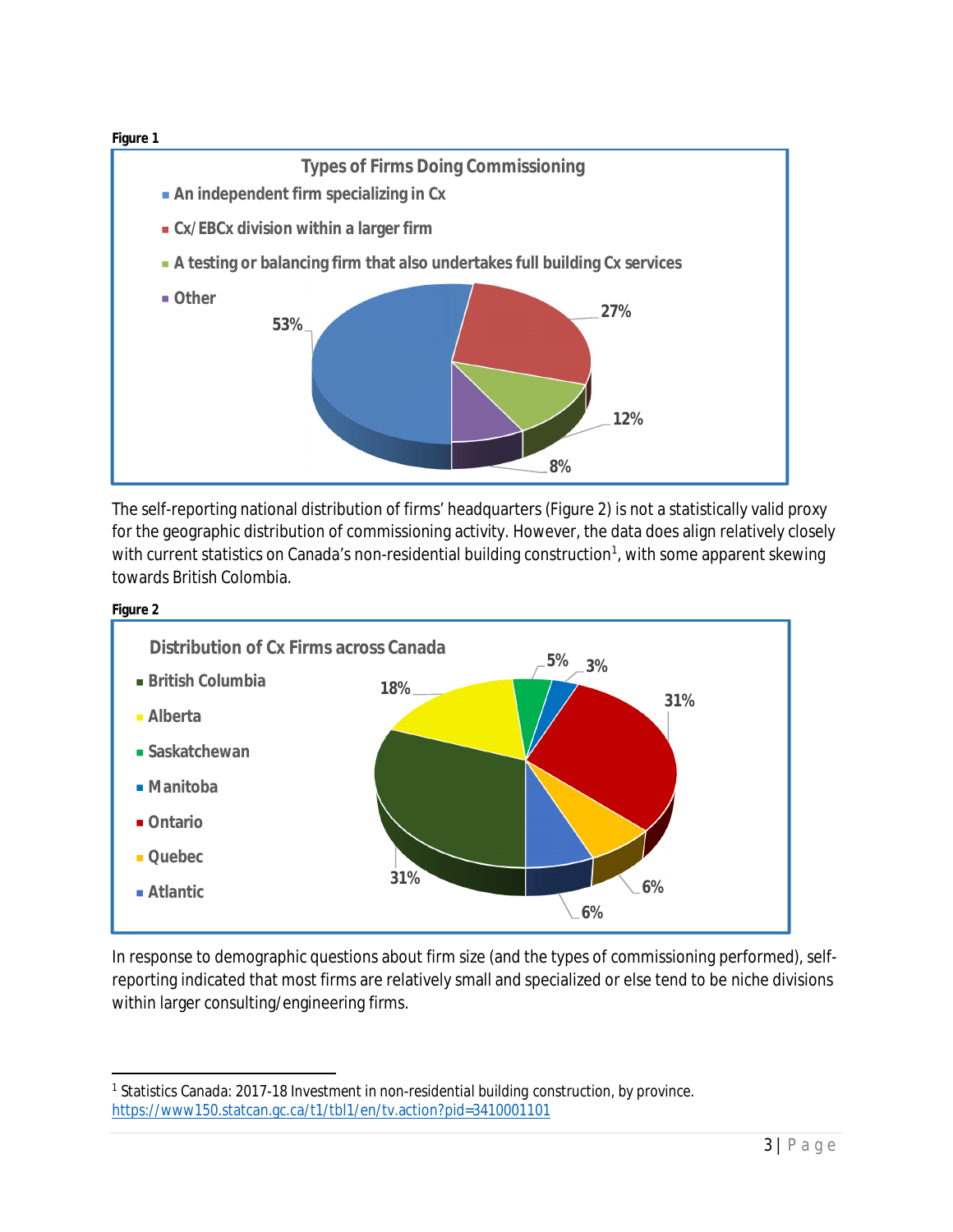

Given the distribution of staff sizes (Figure 3), statistics might be of limited value; nonetheless, the "average" firm employs about six staff (median = 4), with some variance by firm-type (Table 1).

| <b>Firm Type</b>             | Range   | Average |
|------------------------------|---------|---------|
| Independent Cx specialist    | $1-18$  | 4.8     |
| Cx/EBCx division within firm | $1-25$  | 8.2     |
| T&B firm + full building Cx  | $3 - 8$ | 53      |

**Table1 – Number of Staff in Cx firms, by type.**

The question on each firm's "split" between senior and junior staff underscores the difficultly in distilling results into "simple" statistics. The overall reported split was about 50:50, but in reality, some firms reported having one or two senior with several juniors reporting to them, while others were comprised almost entirely of senior staff, with just one or two recently recruited juniors.

Hiring of women by Cx firms appears to be similarly variable – about 42% of firms have hired at least one female, but the likelihood definitely increases in the case of larger firms (91% of firms with 10 or more employees) and self-identified Cx divisions within larger firms (69%). The overall average among reporting firms suggests that about 20% of Cx practitioners are now female; a figure that appears to reflect the current state of the engineering/technical field in general.

Subcontracting CX work out appears to be relatively uncommon. While about 40% of the respondents reported the use of subcontractors, almost half of those do so less than 5% of the time, or else only for niche needs. Only two firms reported subcontracting out the majority of their Cx work.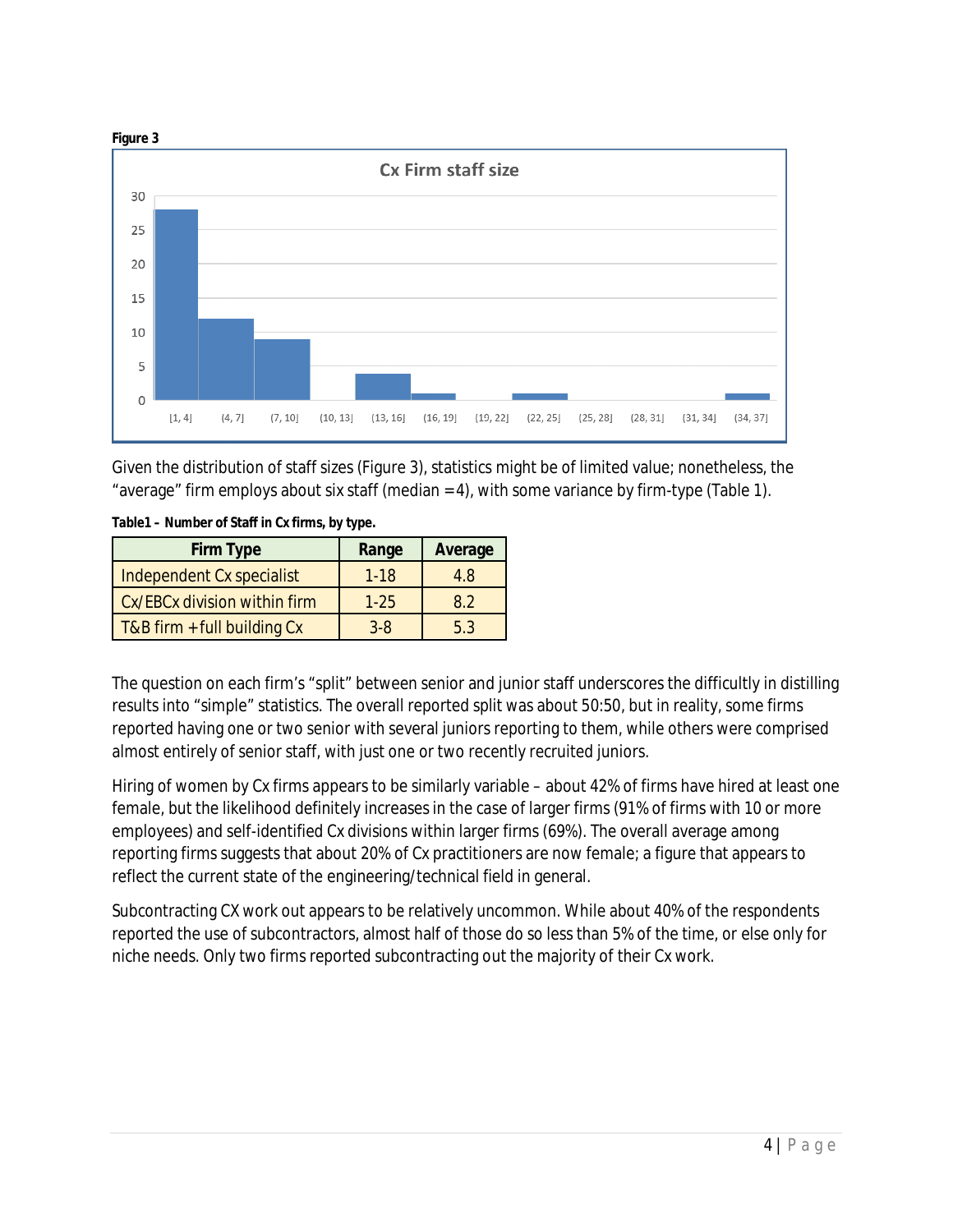## 3.1.2 Commissioning Projects Undertaken

Indicate how your commissioning business is divided (in terms of percentage of annual revenue), between new and existing building projects Indicate how your client base is divided (again, by revenue percentage), between: Commercial Buildings (Office, retail, etc.) • Institutional Buildings (government, education, health care, etc.) Residential Buildings (multi-unit high rise) Industrial facilities Other What types of systems do you provide Cx services for?

The response to the requested ratio between new vs. existing building projects is shown in Figure 4. While a few firms reported doing a predominance of work in existing buildings, the overall bulk of projects is clearly being done in new buildings. Some variation by firm-type was noted – for example, the testing and balancing firms find almost their entire business on the new building side, while those focused on EBCx seem more likely to be the specialist firms.



**Figure** 4

Figure 5 shows the responses to the requested breakdown of the building types being commissioned (institutional, commercial, residential or industrial facilities). Firms are clearly offering service to a wide diversity of buildings – from an exclusive focus on institutional, commercial or industrial, to everything in-between. It also appears that Cx of government and institutional facilities predominates, followed by projects in the commercial sector. When averaged together, the overall amount of Cx work reported was: 46% institutional, 33% commercial, 13% residential, 6% industrial and 2% other projects.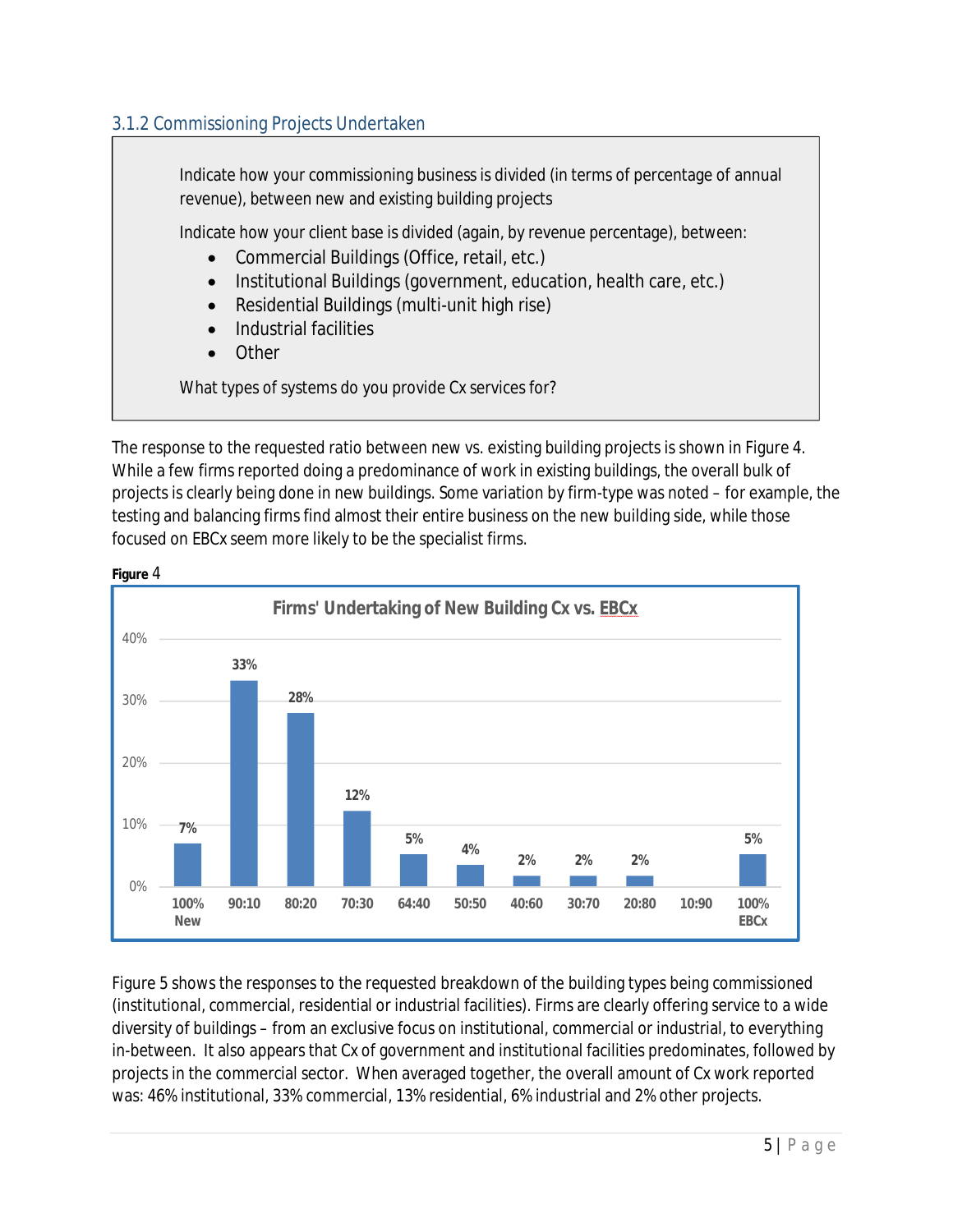

The next question dealt with the specific systems within buildings that firms are commissioning. As shown in Figure 6, there is, again, a wide diversity of service offerings, but nearly every responding firm addresses at least HVAC and control systems. Many other systems are commonly commissioning beyond those two, with a few (building envelopes, Information Management / Information Technology (IMIT) systems) only being offered by a few firms.



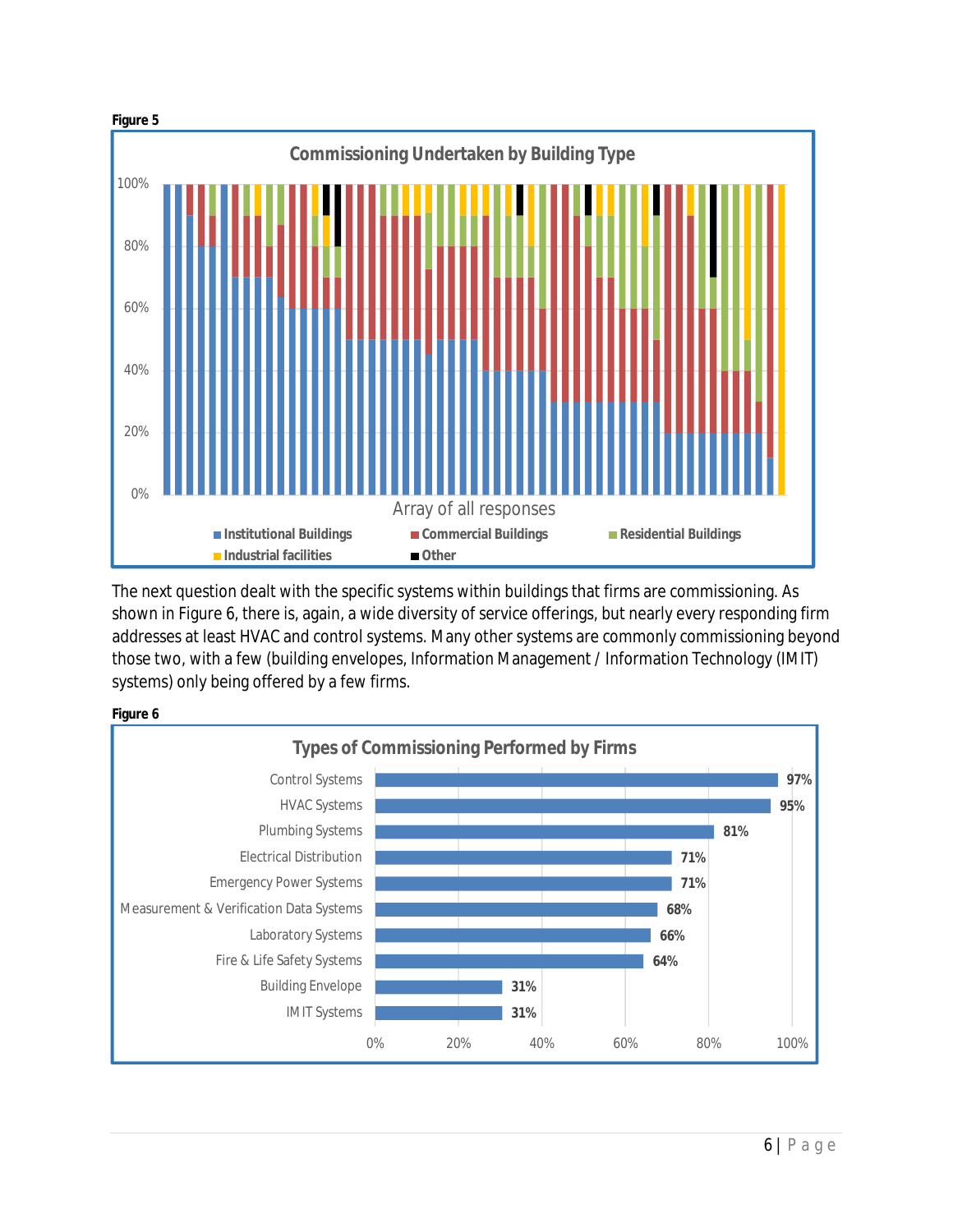The same response set was analyzed to determine how many systems Cx firms are able to address (Figure 7). Almost two thirds of the responding firms offer Cx on between 6-9 systems. More specialized firms (three or less types) are finding a business niche, as well.





A reasonable overall conclusion from the last several questions is that there is a great diversity of Cx firms across Canada – and in the specific services, they offer. Such diversity can be considered to be a strength of the Cx profession, in that firms are collectively giving potential customers a great variety of tailored service offerings to choose from. The inherent advantage of this diversity could be undermined, however, without a common understanding of what Cx is, coupled with a universal commitment to consistency and quality of these respective service offerings.

## 3.1.3 Business Growth

A primary goal of the practitioner survey was to gain a better sense of the current size and scope of the delivery of commissioning services across Canada, as well as estimating its potential to expand. Respondents were therefore asked to provide estimates of the size of their business during the current year (2018) and compare this, going both back to 2014 and 2016 and forward to 2020 and 2022.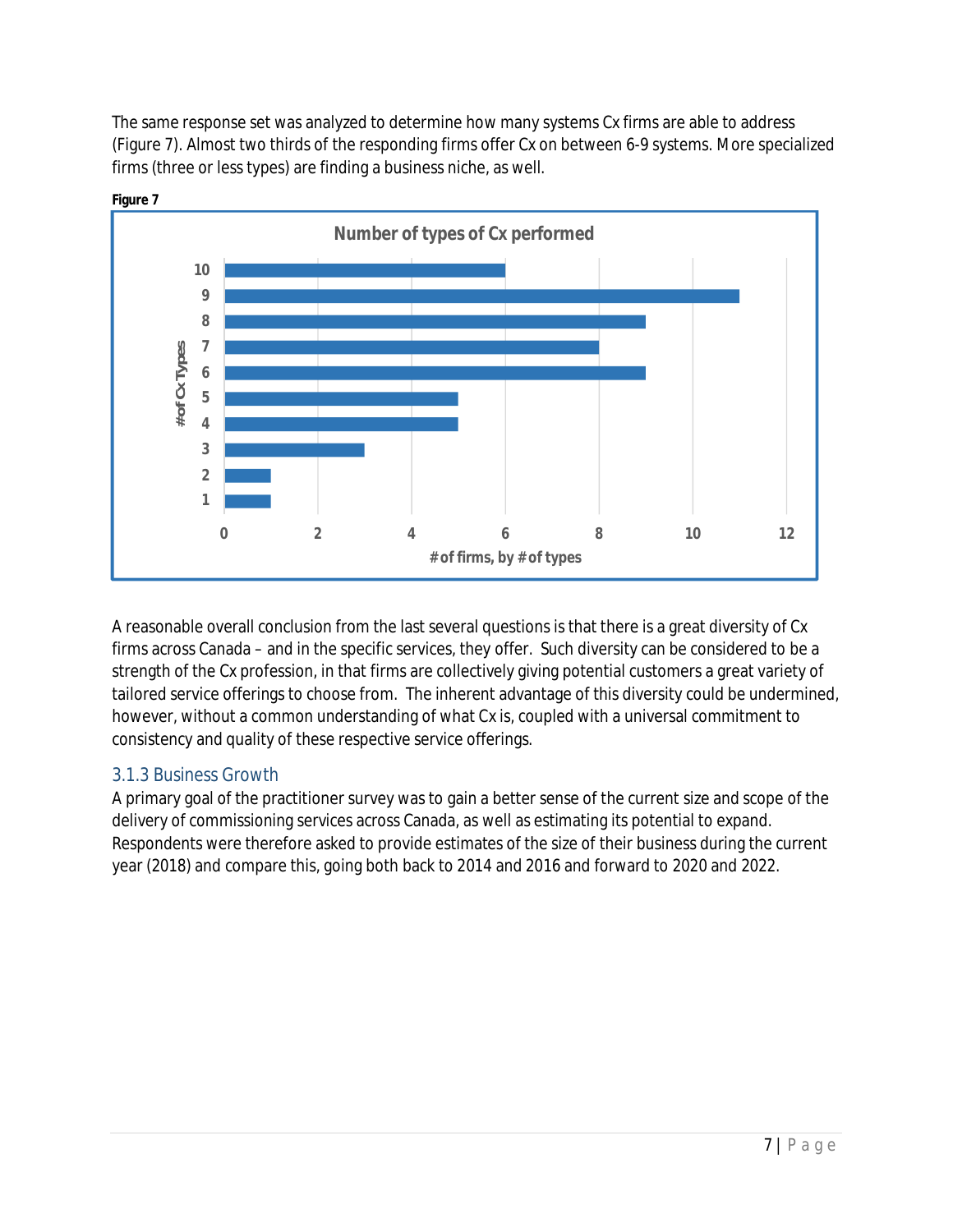Please provide a sense of your past (2014 & 2016), current and anticipated future (2020 & 2022) Cx/EBCx business in terms of:

- $\bullet$  # of active clients:
- $\bullet$  # of completed projects:
- Total floor space (in square feet) of projects
- Total Project Revenue, expressed as a percentage of 2018's
- Total number of Cx Staff (i.e., +/-), compared to 2018

In order to meet your Cx/EBCx work load your current staff size is:

- Sufficient to meet your work load
- Needs to grow but recruitment and retention is easy
- Needs to grow and recruitment and retention is hard
- Currently too large/we are considering downsizing

The response rate for this set of questions was somewhat lower – only about 2/3 of those who completed the rest of this survey answered these questions. In addition, the responses themselves were often partial and/or ambiguous. This was likely due to a few factors, including the challenge of clearly articulating the most feasible question and the burden placed on respondents to gather and provide all the necessary data. Consequently, the data submitted proved to be too variable or incomplete to analyze extensively, but it was encouraging to be able to conclude in Figure 8 that:

- 43% reported a pattern/expectations of business growth
- 50% appear to be more-or-less stable
- 7% reported significant indications of shrinking business

Little correlation was noted between this reported business growth status and other parameters such as firm type or size, although the larger independent firms more often reported a trend towards growth.



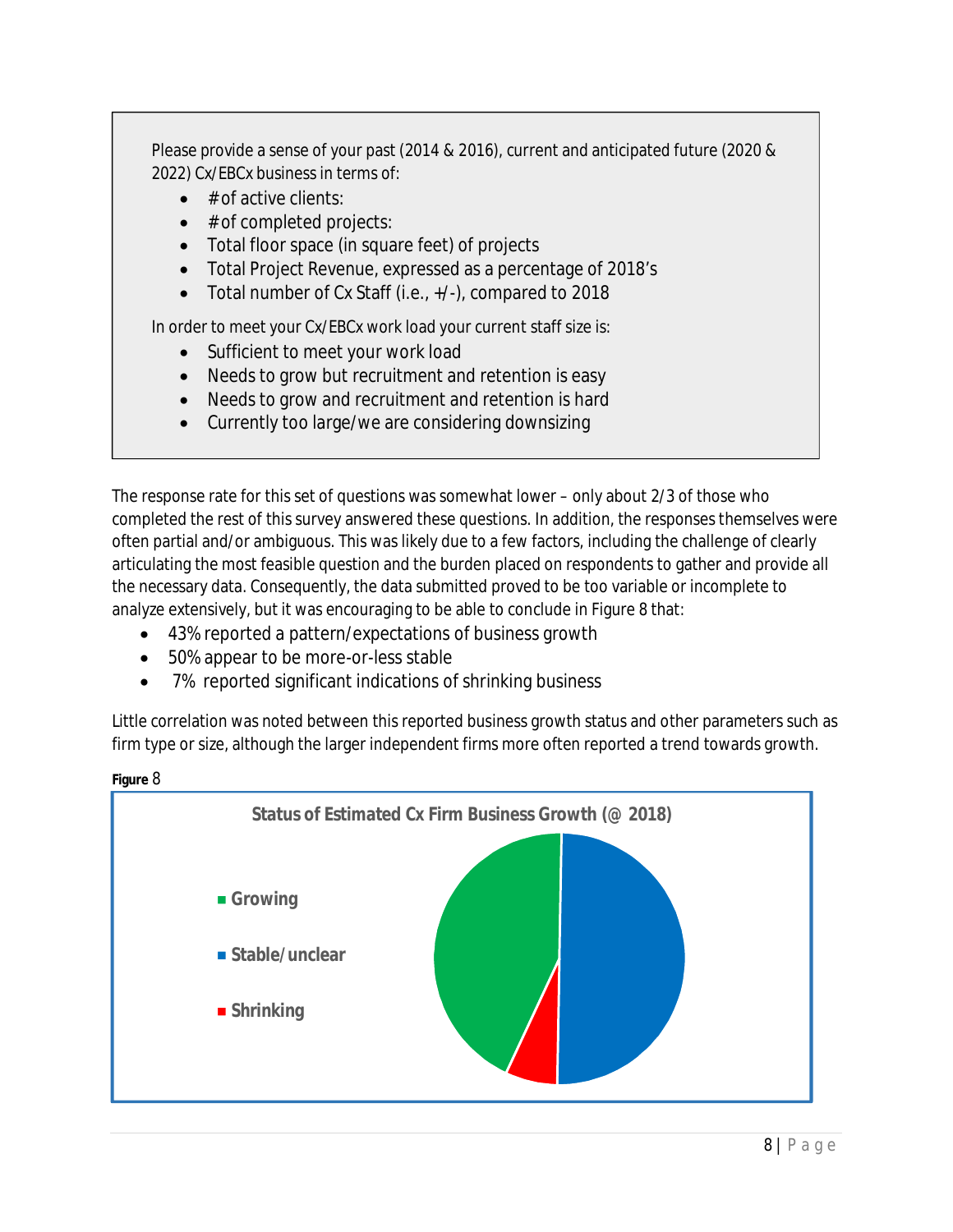More robust responses were provided to the complementary question posed about Cx firms' need to grow, in terms of adding (or reducing) staff, in association with the aforementioned expectations of business change. As shown in Figure 9, virtually no one feels that they are currently over-staffed, while over 50% believe they need to grow in order to meet anticipated future business. This result reinforced the general response to the preceding question (of anticipated growth or decline in business). Taken together, they suggest a positive overall conclusion that the commissioning business in Canada is, at the least, stable, and actually growing for many firms.



One potentially worrisome conclusion from this same question is that almost every firm predicting staff growth also reported that finding, training and retaining new staff is difficult (Figure 10). This finding inspired further analysis of the earlier question about the firms' age demographics. As previously noted, "senior-junior" splits averaged out to about 50:50, but the underlying reality is a relatively bimodal age distribution within firm staffs (Figure 10). Of particular note however, nearly **40%** of reporting firms have **at least 50%** staff **over 50 years of age** (the entre staff is over 50 for nearly **20%** of the firms,). These two findings together (this many firms with a relatively senior workforce and frequently expressed sentiment that firm growth is needed – including, presumably, the need to replace retirees) point to an emerging issue around succession planning across the Cx profession. Indeed, this concern about finding, training and developing new staff was re-iterated during a later question about key industry challenges.



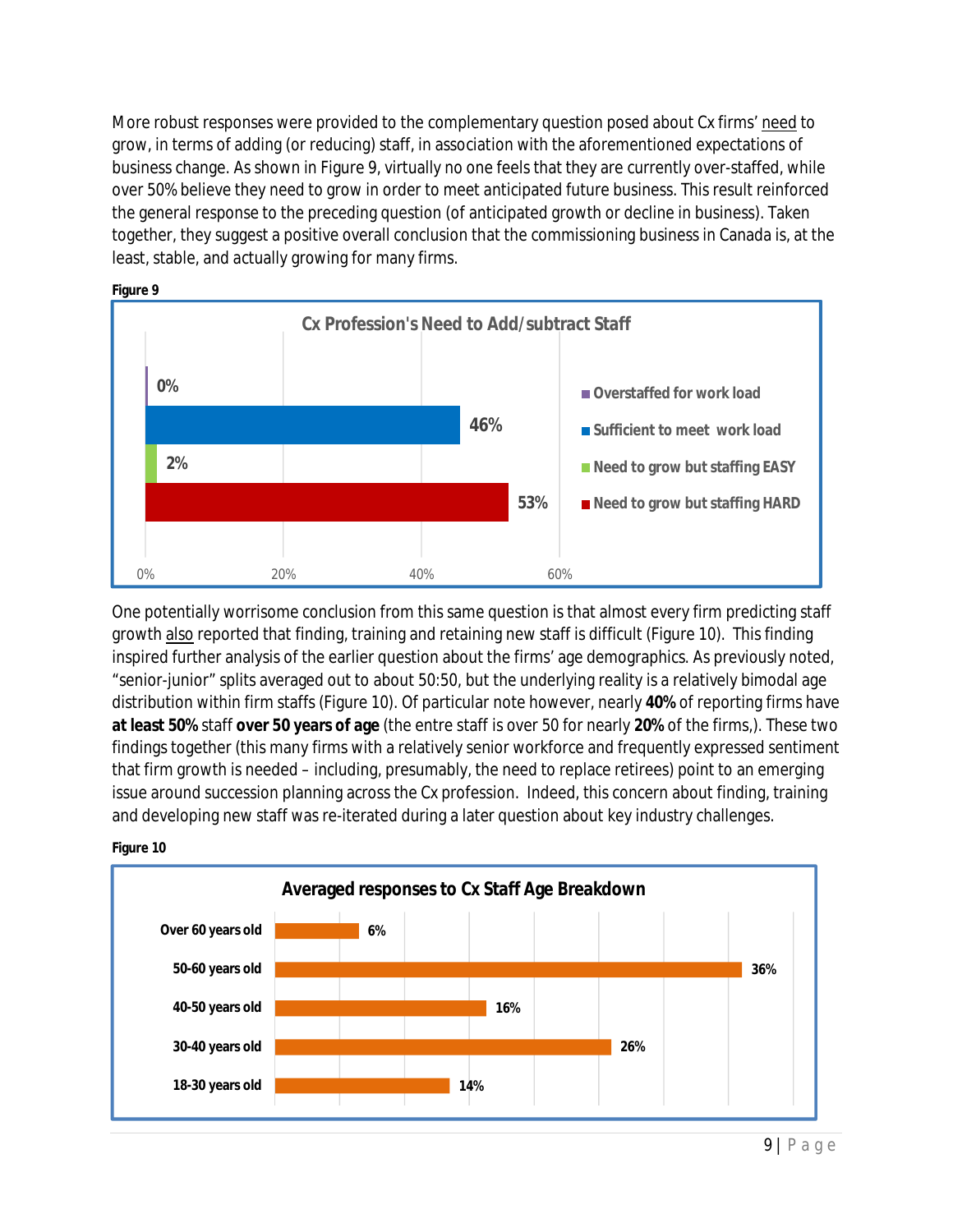## 3.1.4 Barriers, Challenges and Foreseen Changes in the Cx industry

Cx practitioners were also asked about their perceptions on current barriers to the uptake of commissioning services; the results of that question will be presented in **Section 3.3.** The survey closed with a pair of open-ended questions on the current challenges and foreseen changes to the commissioning industry.

Please describe any changes you foresee in the Cx industry over the next 5 years.

Please describe any challenges or hindrances to the Cx industry over the next 5 years.

Thirty-five participants responded to these questions, but many of the answers provided tended to overlap between the two. The following highlights represent a distillation of the most common themes that emerged from the responses to these two questions:

- Existing building commissioning (EBCx) remains a relatively "untapped" market area with great potential – a significant opportunity exists for greater market uptake of EBCx;
- There is a sense that potential customers are seeking greater assurance of quality and consistency of Cx services, which could be aided through the introduction of a Cx practitioner certification or accreditation in Canada. Noting that the American market features a few competing certifications, the Canadian solution would ideally be to have just one, mutuallyaccepted certification.
- Further related to the issue of quality and consistency:
	- the profession should resist a trend towards "paper commissioning"(i.e., an overemphasis on voluminous paperwork, at the expense of hands-on Cx work) and
	- there is a collective need to ensure and promote high-quality Cx over low-budget "commodity" Cx;
- Digitization of Cx processes and verification techniques (e.g., data analytics) will grow and gain importance for Cx practitioners;
- There is a growing need to address succession planning as senior Cx providers retire and to foster the next generation of Cx professionals;
- Related to the above, recruitment, training, professional development and opportunities to provide experience for entrants to the Cx profession are all crucial needs to be addressed.

## 3.2 Commissioning Customers

173 stakeholders responded to the Cx customer survey, out of 3,000 members invited by BOMA Canada to participate. An exact response rate (or percentage of the market represented) proved very difficult to determine, as the invitation list included members who are not necessarily building owners, managers or operators. In addition, over one-third of the respondents did not specify the size of their portfolios. Analysis of the responses received to the question on portfolio size (Table 2) does suggest that between 3,000 and 10,000 buildings were represented by the overall survey response.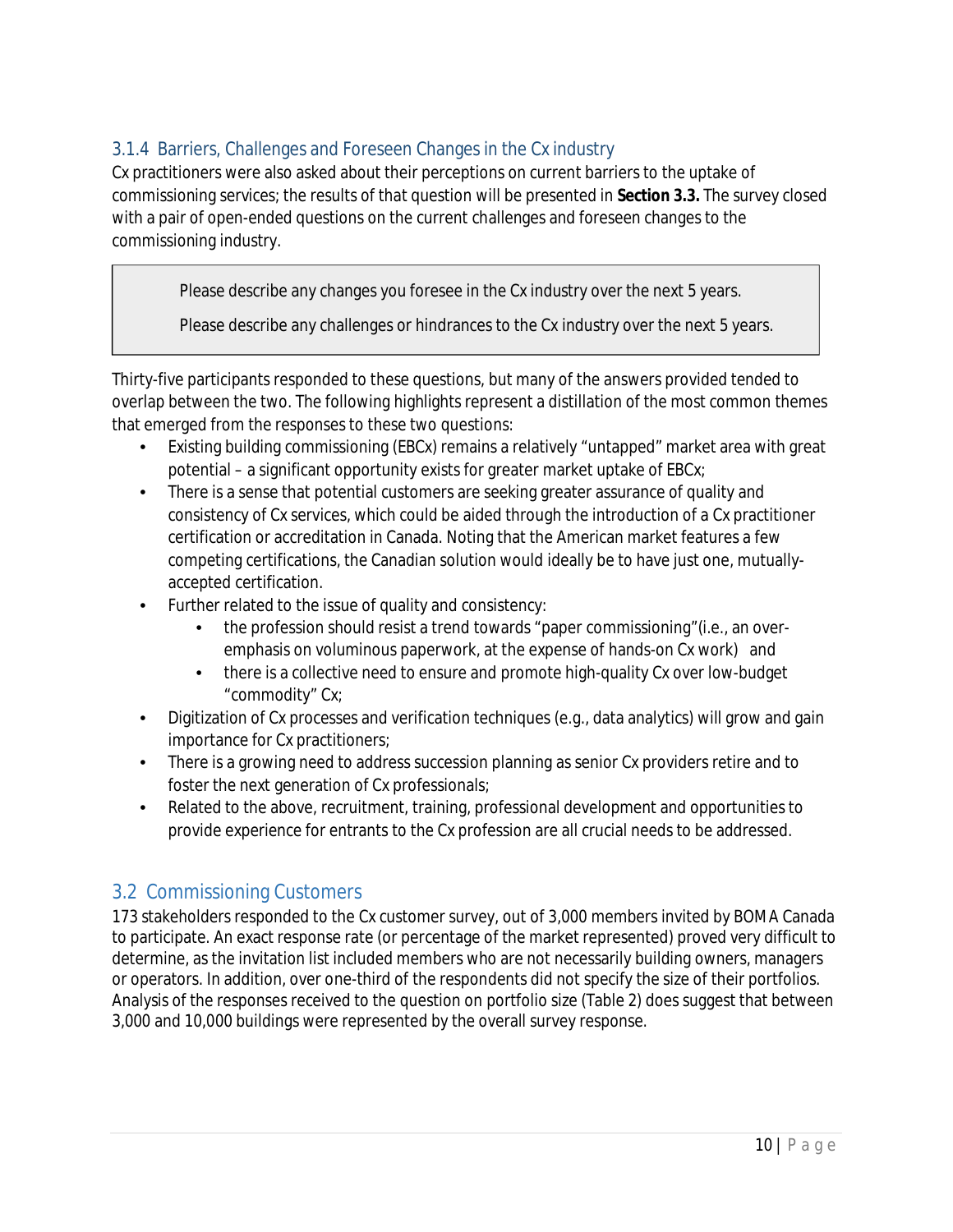| Category           | # / % of those who specified  |
|--------------------|-------------------------------|
| 1 building         | 20 (17%)                      |
| 2-5 buildings      | 24 (20%)                      |
| 6-50 buildings     | 37 (31%)                      |
| 51-100 buildings   | 14 (12%)                      |
| Over 100 buildings | 19 (16%)                      |
| <b>Unspecified</b> | 61 (35% of total respondents) |

#### **Table 2 - Owner response distribution:**

#### 3.2.1 Experience with New Building Commissioning (Cx)

Respondents were asked to report on their uptake and satisfaction with commissioning services which, for the purposes of this survey, were divided into the following two definitions:

- **Commissioning (Cx)** a quality-control practice applied to the construction and operation of **new** commercial/institutional buildings– or to major renovation projects in existing ones;
- **Recommissioning (RCx)** the specific application of Cx principles to restore an existing facility to optimal operation (this term may also be broadly applied to retro-commissioning or the implementation of ongoing commissioning).

Have you undertaken commissioning (Cx) in a new building project? (yes/no)

Were you satisfied with the commissioning aspect of your new building? (yes/no)

- $\bullet$  If yes (select all that apply):
	- o Yes I would do it again on other projects.
	- o Yes I would recommend commissioning to my peers.
	- o Yes I would be happy to submit my project for an NRCan case study
- If no, what was the main reason that were you dissatisfied with the commissioning (Cx) on your project?
	- o We feel it was poorly executed it did not result in a final building that sufficiently met the design intent
	- o The project's commissioning was completed in a technically proficient manner, but we experienced issues with construction team (conflicts, delays, etc.)
	- $\circ$  Insufficient value for money the Cx was technically proficient and collaborative, but we nonetheless did not conclude that it was worth the extra expense
	- o Other (please specify)

Nearly everybody participating in this survey responded to the question about undertaking commissioning in new building projects, with **53%** reporting having done so (Figure 11). Given the uncertainty associated with the overall survey response rate, however, we cannot conclude this to mean that 53% of new building projects are actually being commissioned (for example, it could be that those who are doing Cx/RCx are also more likely to have chosen to participate in this survey). It is nonetheless encouraging to report that an impressive **82%** of respondents who had tried it also said they had been satisfied with the commissioning on their projects. 77% of those satisfied customers stated that they would hire commissioning services again and 72% said they would recommend it to their peers. Six respondents were satisfied enough to be willing to consider a case study based on their project.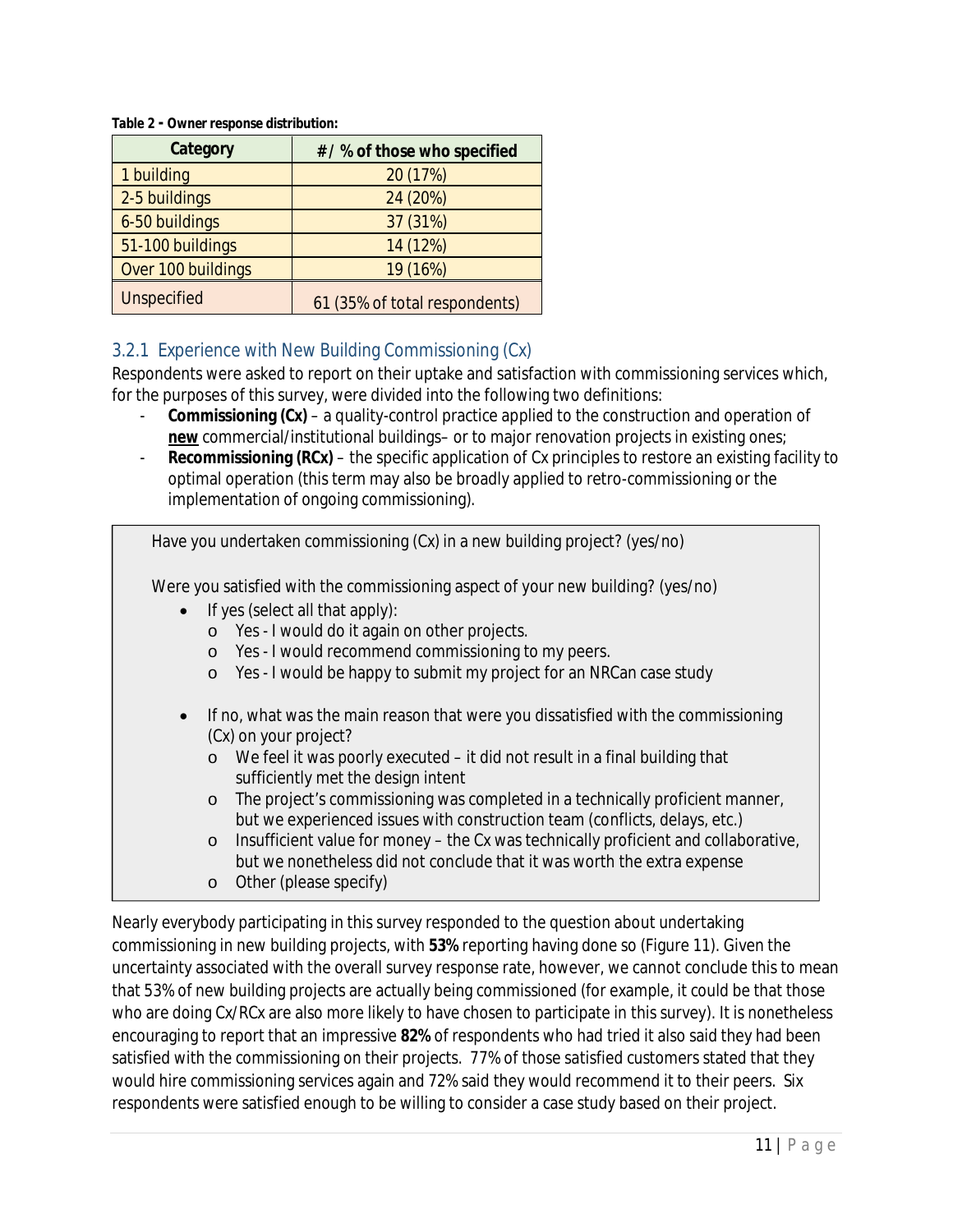Only 8% of respondents reported dissatisfaction with their Cx (10% did not specify one way or the other). Half of those respondents gave "poorly executed Cx" as the main reason for their dissatisfaction.



## 3.2.2 Experience with Existing Building Recommissioning (RCx)



Only 134 of the survey respondents (77%) responded whether they had or had not undertaken recommissioning (Figure 12). Of these, **55%** reported having done at least one RCx project in an existing building, but if assessing these confirmed responses against the entire cohort who participated in the survey, the real uptake rate (amongst respondents) may actually be as little as 43%. Additional context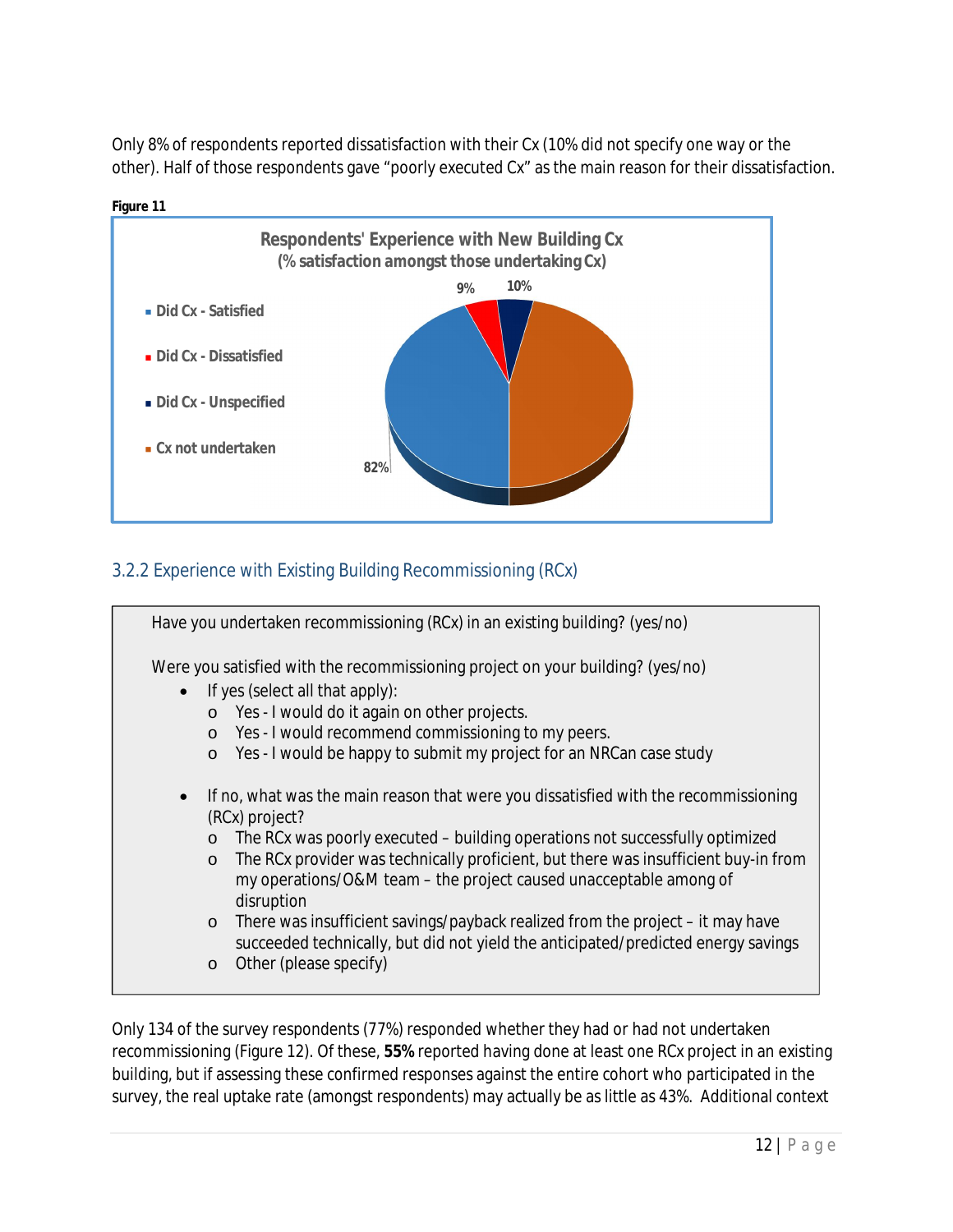to consider around this result is that BOMA membership tends towards owners and managers of existing (vs new) buildings (indeed, exclusive management of an existing building portfolio was the most commonly provided reason as to why new building Cx had not been undertaken). The response to this question therefore appears to align, at least to some degree, with the Cx practitioners' reported lack of business on the existing building side of the market.



Respondents who had tried recommissioning, however, did report being very satisfied with the experience – even more so than for new building commissioning. As also noted in figure 13, fully **95%** reported being satisfied with the RCx done in their building(s); 84% of those also stated that they would do RCx again, while 69% said they would recommend it to their peers. Six respondents were satisfied enough to be willing to consider a case study based on their project. The very few who reported being dissatisfied felt they had derived insufficient savings/payback realized from the project.

Nearly one-third (32%) of survey respondents reported having undertaken Cx on both new and existing building projects. As above, this cohort appeared to be very satisfied with their experience (an overall **91%** satisfaction rate).

## 3.2.3 Demographic Analysis

Respondents were also asked a number of demographic questions (extent of portfolio, type, location and size of buildings), in order to provide the basis for analyzing the reported willingness to commission and satisfaction against parameters such as location or ownership-type. As noted earlier, only two-thirds of the respondents provided this sort of data, making it difficult to undertake a detailed analysis. The following observations are nonetheless offered for consideration:

- The uptake of both Cx and RCx appeared a little higher among those who chose to also answer the demographic questions (at least 60% in each case).
- Public sector (government/institutional) owners appear to be more likely to have undertaken Cx on both new and existing buildings than owners with exclusively private-sector portfolios. This appears to support the Cx practitioners reported emphasis on institutional buildings (Figure 5, in Section 3.1.2)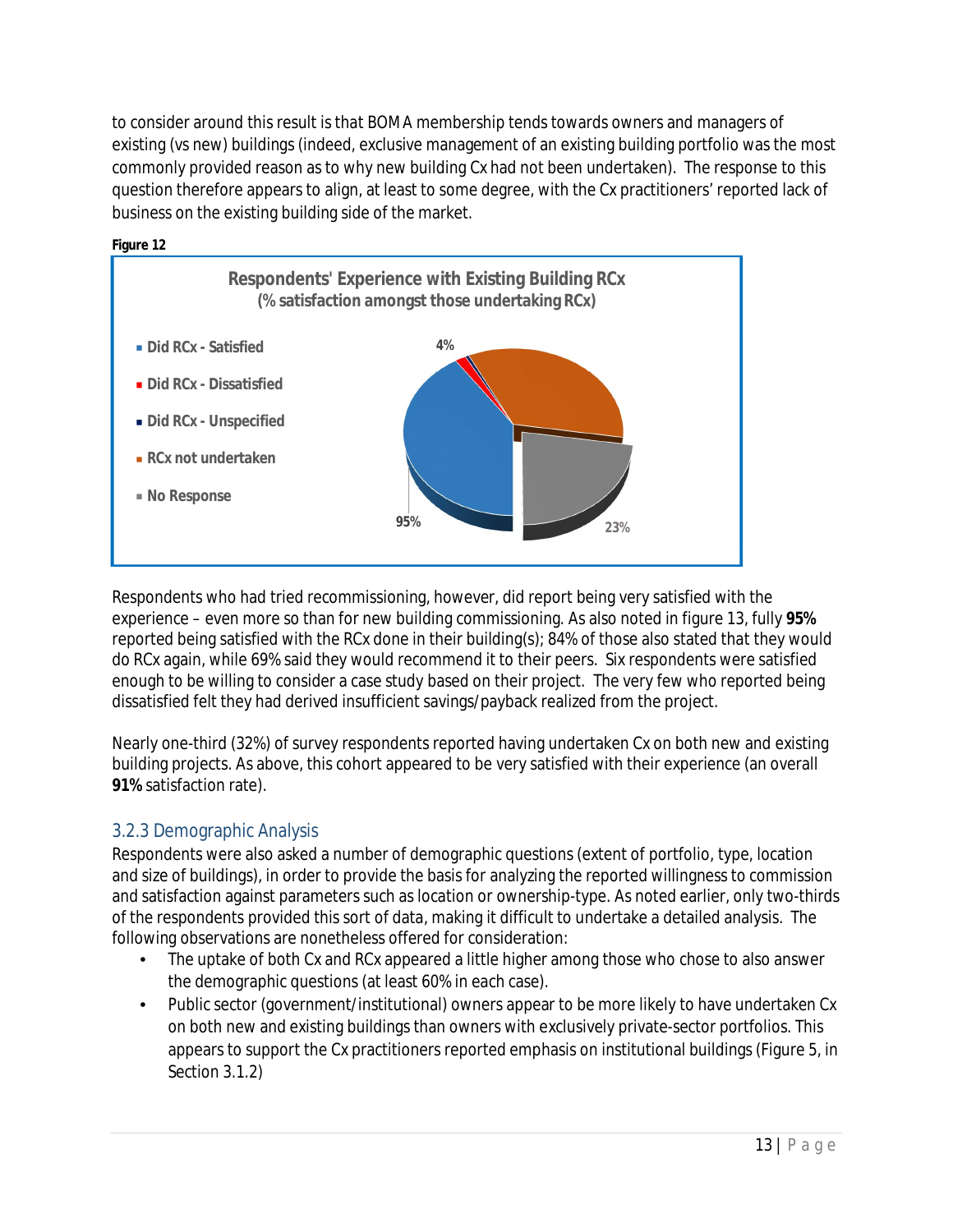- Differentiation by building type was complicated by a high diversity in reported portfolio composition, but the above result was reflected in a reportedly strong uptake within portfolios that include institutional and/or healthcare facilities. Those with retail and light industrial facilities also appear to have more frequently tried Cx or RCx, while this practice appears less common in multi-unit residential buildings (MURB); again, the latter finding echoes what the practitioners reported about relatively infrequent work on the residential side.
- Owners of larger portfolios seem more likely to have undertaken both Cx and RCx.
- There is no particular evidence of geographic distinctions in either the uptake of, or satisfaction with, Cx services.

## 3.3 Market Barriers to Commissioning Uptake

Both surveys pursued the question of perceived barriers to the broad uptake of commissioning services within the industry. Responses to these questions are presented together in this section of the report for ease of comparability.

#### 3.3.1 Cx Practitioners

Respondents to the Cx Practitioner survey were asked to rank several prospective barriers to uptake of Cx services (so that individual response counts were weighted by their placings). These weighted rankings are shown in Figure 13.

What do you believe are the main barriers to greater uptake of Cx/RCx services? (please rank):

- Potential customers don't appear to understand what Cx/EBCx are and/or don't understand how these services are performed
- Potential customers do understand the concept of Cx/EBCx, but don't appear to trust/accept the value proposition
- Potential customers understand the Cx value proposition, but have expressed issues with consistency of practitioner ability and/or cite a need for dependable practitioner certification
- Potential customers express conflicts over Capital vs. Operational budgeting (likely to be more a barrier for EBCx than new building Cx), or other project planning barriers
- Disconnect with building operations (e.g., operations is contracted out or in-house staff limitations) impedes effective implementation of EBCx projects
- Other (please specify)

Almost half of the responding Cx professionals ranked their potential customers' **lack of understanding**  of what Cx is and how it's done as the primary barrier to further market uptake (even those who chose others as #1 consistently ranked this one as a strong barrier). "Disconnect with building operators or operations staff" was the second most-often picked as the greatest barrier, but once the overall weightings were applied, the second-strongest overall barrier suggested was the customers' apparent lack of acceptance of the Cx value proposition.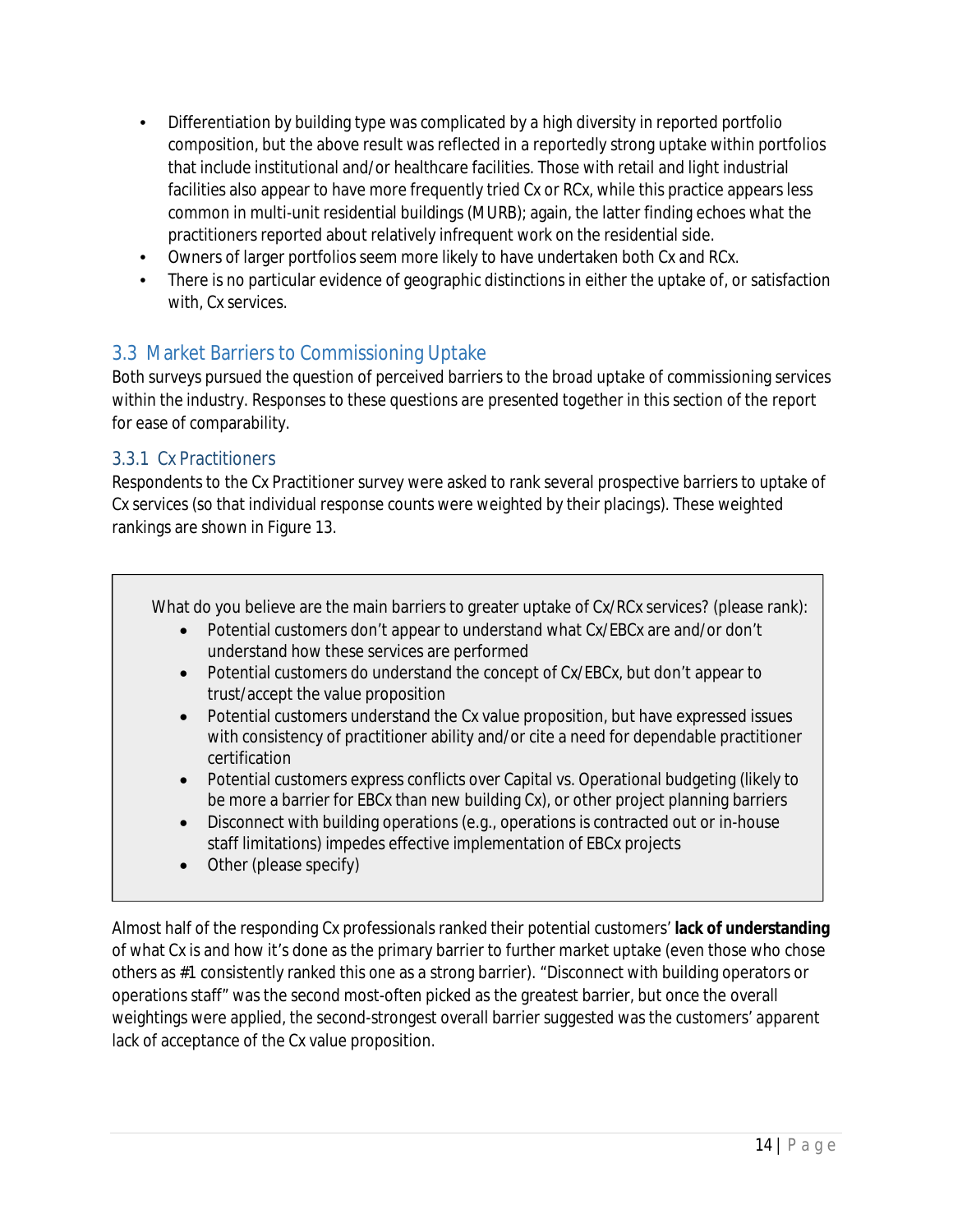Ten respondents provided **other** suggestions, which fell into three categories:

- questioning their peers' definition of or consistency of Cx services,
- citing LEED (the Canadian Green Building Counsel's green building certification program) as a Cx driver, but as both a positive and negative influence,
- similarly citing government demand for Cx as both positive and negative.





## 3.3.2 Cx Customers

On the Cx Customer survey, this "market barrier" question took the form of asking respondents to suggest the single most significant reason for not trying either Cx or RCx.

What was the principal reason for not undertaking commissioning (Cx) in a new building project?

- We don't understand what Cx is or how it works
- We understand the concept of Cx, but don't believe/accept the value proposition
- We understand basic Cx value proposition, but mistrust consistency of practitioner qualifications and would prefer a formal industry accreditation we can refer to
- Other

What was the principal reason for not undertaking recommissioning (RCx) in an existing building?

- We don't understand what RCx is or how it works
- We understand concept of RCx, but don't believe/accept its value proposition
- We understand the RCx value proposition, but mistrust consistency of practitioner ability/certification
- It is fundamentally an issue of Capital vs. Operational budgeting RCx projects don't "fit" our current financial planning strategies
- Our operations and maintenance are contracted out, and we have not been able to engage the third-party operator in undertaking RCx
- **Other**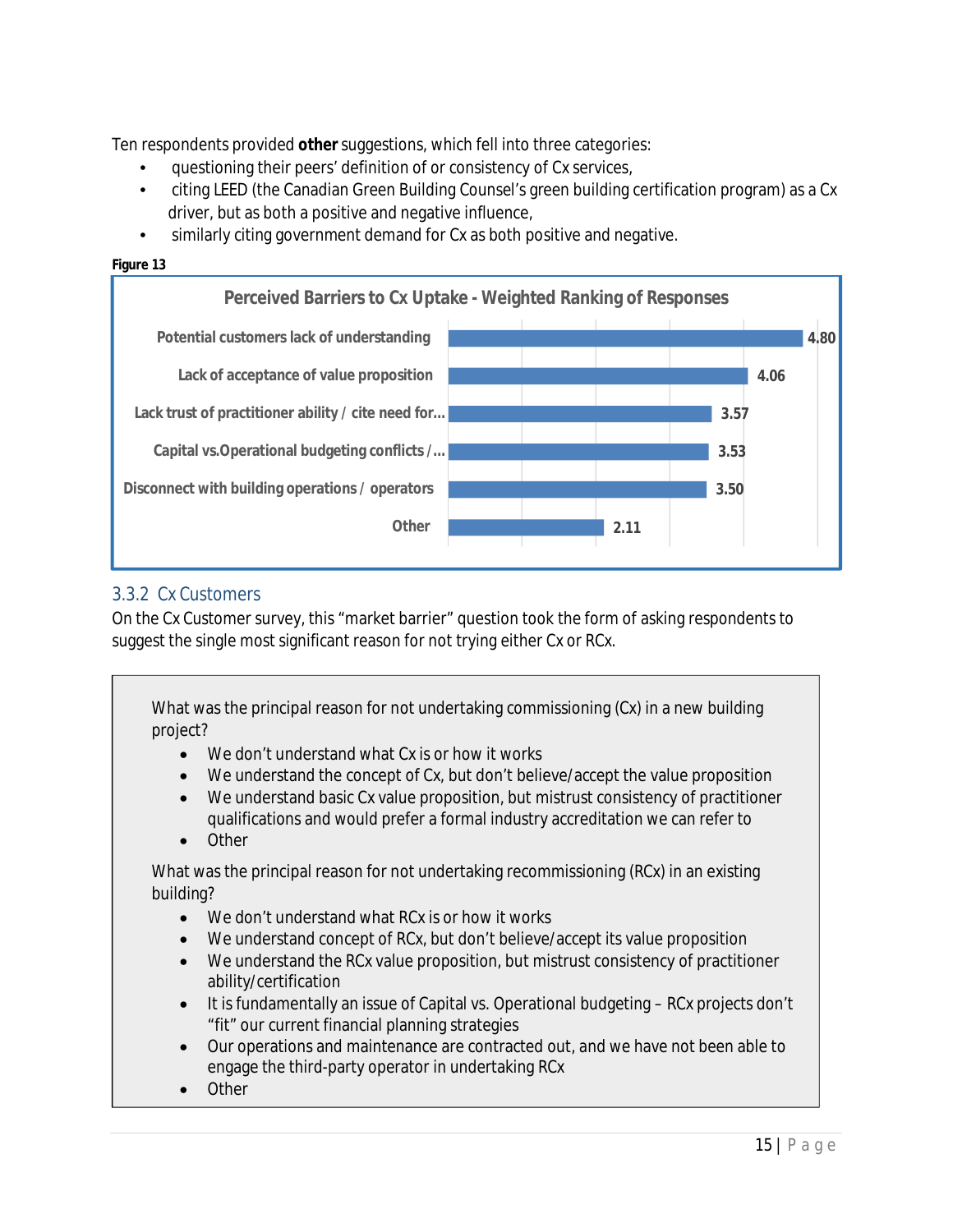As noted earlier, the most commonly stated reason for not having tried commissioning was that the respondent managed portfolios consisting exclusively of existing buildings (a "not-applicable" response option was not provided). After filtering out these non-applicable responses, only 50% of those who had not tried new building Cx were willing to provide a specific reason (summarized in Figure 14).

A lack of familiarity/understanding about commissioning was far-and-away the most often cited reason for not having commissioned new buildings. While the methodological difference (first-pick vs. ranking) may inhibit fair comparability between the two surveys, it is worth noting how strongly this particular result echoes the main concern voiced on the practitioner side (Figure 14). On the other hand, there was relatively little indication that those who understand Cx fail to accept its value (which does contrast with practitioners' impressions).

The several "other" responses mostly fell into two categories:

- Those who cited budget concerns, suggesting that they don't dispute the value of Cx, per se, but don't have a mechanism to budget for it's integration into projects;
- Others who appeared to resist an untried idea simply because it was untried.



**Figure 14**

Almost all of those who had not tried recommissioning (RCx) did respond to this question (Figure 15); as above (and once again in alignment with the practitioners), the most-often cited reason was a sense of not understanding RCx. In this case, the "capital vs. operational" budget issue was also cited as a significant barrier, echoing another key concern voiced by the Cx practitioners.

No single "other" response especially stood out among the RCx responses, although a few echoed the above sentiment of simply resisting an untried idea.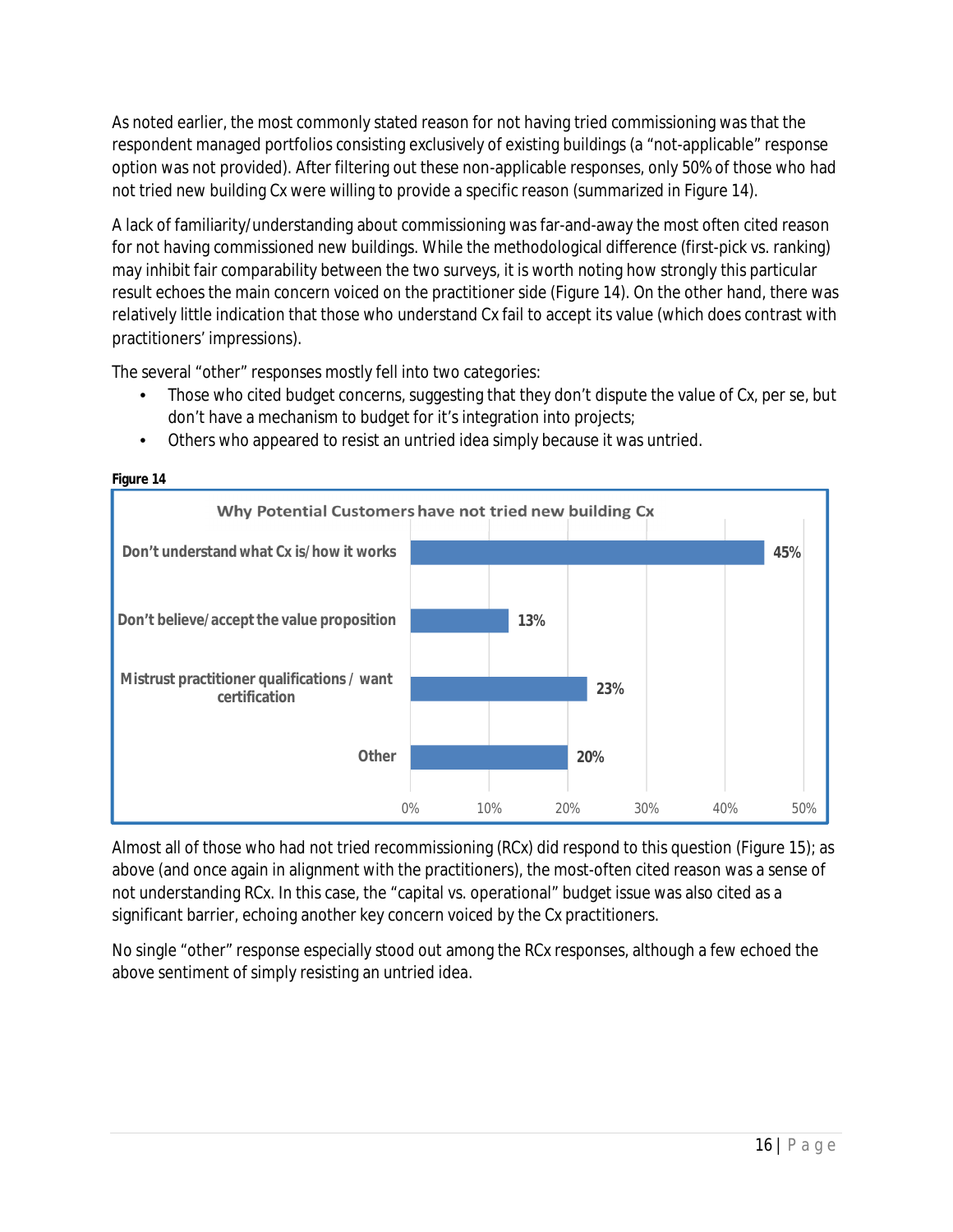#### **Figure 15**



# 4.0 Overall Impressions

This pair of surveys was undertaken to gain a better understanding of the current state of the commissioning profession, market penetration of Cx services across Canada and impressions held by both Cx practitioners and customers about the value and quality of Cx delivery. Some logistical and analytical challenges prevented collection of statistically defensible results, but several key findings and insights were extracted from this exercise:

- It was not possible to ascertain the exact market penetration of either new or existing building Cx in Canada, but owners who have tried Cx/RCx generally seem satisfied with the results, are willing to do more projects and are willing to recommend it to peers.
- A fundamental lack of understanding of Cx, among customers who have not tried it, continues to be the most significant barrier to Cx uptake in the market; greater effort by its proponents is therefore needed to clarify Cx principles, process and value.
- Among those who do understand Cx, most generally understand its value, but projects may nonetheless be impeded by capital/operational budget conflicts.
- New building Cx presently appears to be a more accepted practice than EBCx (RCx); while certain firms are focused on the existing side, Cx for new construction is generally driving the majority of business for Cx firms;
- The building market benefits from a strong diversity of Cx firms and services. This diversity is likely a strength – but quality and consistency of service delivery will be crucial to ensuring continued market growth of Cx as a service offering;